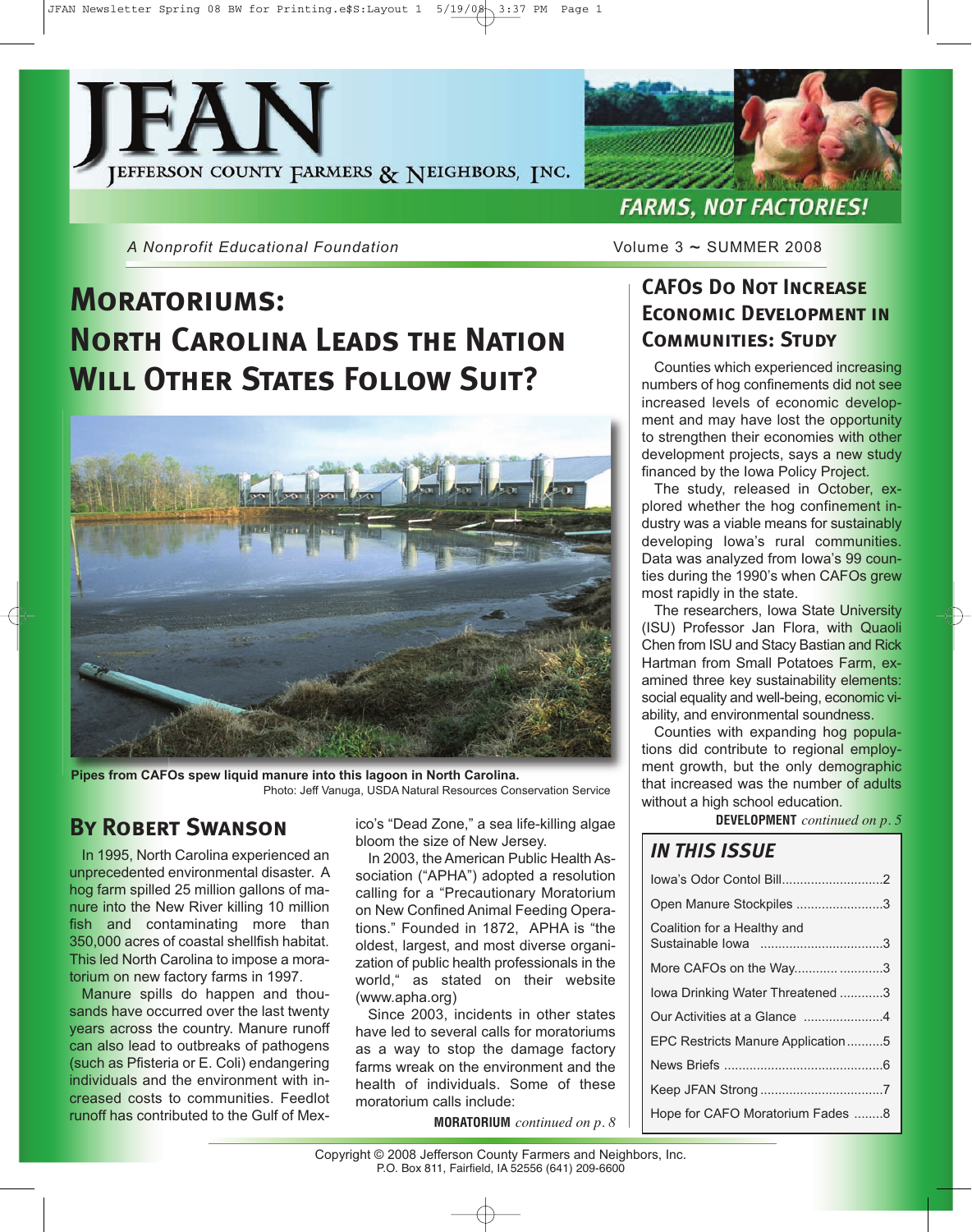# JFAN Newsletter Jefferson county FARMERS & NEIGHBORS, INC.

Volume  $3 \sim$  Spring 2008

**President** Jim Rubis

**Editor-in-Chief and Art Director** Diane Comey

#### **Contributing Editors**

Alan Marks Jim Rubis Robert Swanson Francis Thicke

> **Distribution** Terrell Welsh

**Legal Counsel** Wallace Taylor Cedar Rapids, Iowa

#### **Accounting**

Fairfield Accounting and Brooks, Lodden, P.C., Des Moines, Iowa

> **Webmaster** Eric Randall

This newsletter is published semi-annually by the Board of Directors of Jefferson County Farmers and Neighbors, Inc. (JFAN), which is a 501(c)(3) nonprofit tax-exempt educational foundation.

> JFAN P.O. Box 811 Fairfield, IA 52556 (641) 209-6600 www.jfaniowa.org jfan@lisco.com

# **By Francis Thicke** dard was passed by the Iowa Environ-**The Unpleasant Scent of Iowa's Odor Control Bill**

Do we in Iowa want to spend \$22.7 million and five years to study how to reduce odors from Confinement Animal Feeding Operations (CAFOs) and pay CAFO owners to voluntarily adopt odor-control tech-

nologies that we already know work? That is what has been proposed jointly by Iowa Secretary of Agriculture Bill Northey, Iowa Department of Natural Resources Director Richard Leopold, and ISU's College of Agriculture Dean Wendy Wintersteen.

The proposal was put forth to an interim Livestock Odor Study Committee of the Iowa Legislature last November. The legislative committee unanimously approved the

proposal. More recently, in his State of the State address, Governor Culver also called for more funding for research on odor control.

The Governor, Legislature, Secretary of Agriculture, and Director of the DNR should check with Minnesota, where proven odor-control technologies for CAFOs are already available and required to be used where needed.

Research at the University of Minnesota has demonstrated that biofilters will reduce CAFO odors by 85% and hydrogen sulfide by 90%. A biofilter is a structure packed with plant material that absorbs odors and other gases exhausted from CAFO buildings. In addition to biofilters, a University of Minnesota Extension publication (published in 2001) lists 23 other odor-control technologies.

In Minnesota, a CAFO over 1000 animal units is required to submit an Air Emission Plan, which, among other things, must include "measures to be used to mitigate air emission in the event of exceedance of the state ambient hydrogen sulfide standard."

Unlike Minnesota, Iowa does not require CAFOs to have an Air Emission Plan, nor does Iowa have a hydrogen sulfide standard. A hydrogen sulfide stanmental Protection Commission several years ago, but the Iowa Legislature immediately nullified it.

Iowa differs from most other states by not allowing local governments the authority to regulate CAFOs. In Minnesota, county governments—and even township



governments—have the legal authority to stop the construction of a CAFO if local authorities believe the CAFO would be detrimental to the community. In Iowa, the state legislature passed a law stripping local governments of that authority as a result of pro-CAFO lobbying.

Biofilters work for odor control in Iowa as well as they do in Minnesota and other states. An article that appeared in *Iowa Farmer Today* last April described the experience of a Manchester, Iowa CAFO owner who had installed biofilters. The CAFO owner said, "the best compliment I got was from a school bus driver. He said, 'I drive around and smell all these hog buildings. But when I drive by yours, I don't smell anything.'"

If odor-control technology is already available and proven to work, why are Iowa's state leaders calling for five years of research on odor control? And, why are state leaders calling for a voluntary odorcontrol program paid for by Iowa taxpayers? Could this be a reflection of the power of the pro-CAFO lobby at our State Capitol?

*See update on the Odor Bill on page 3*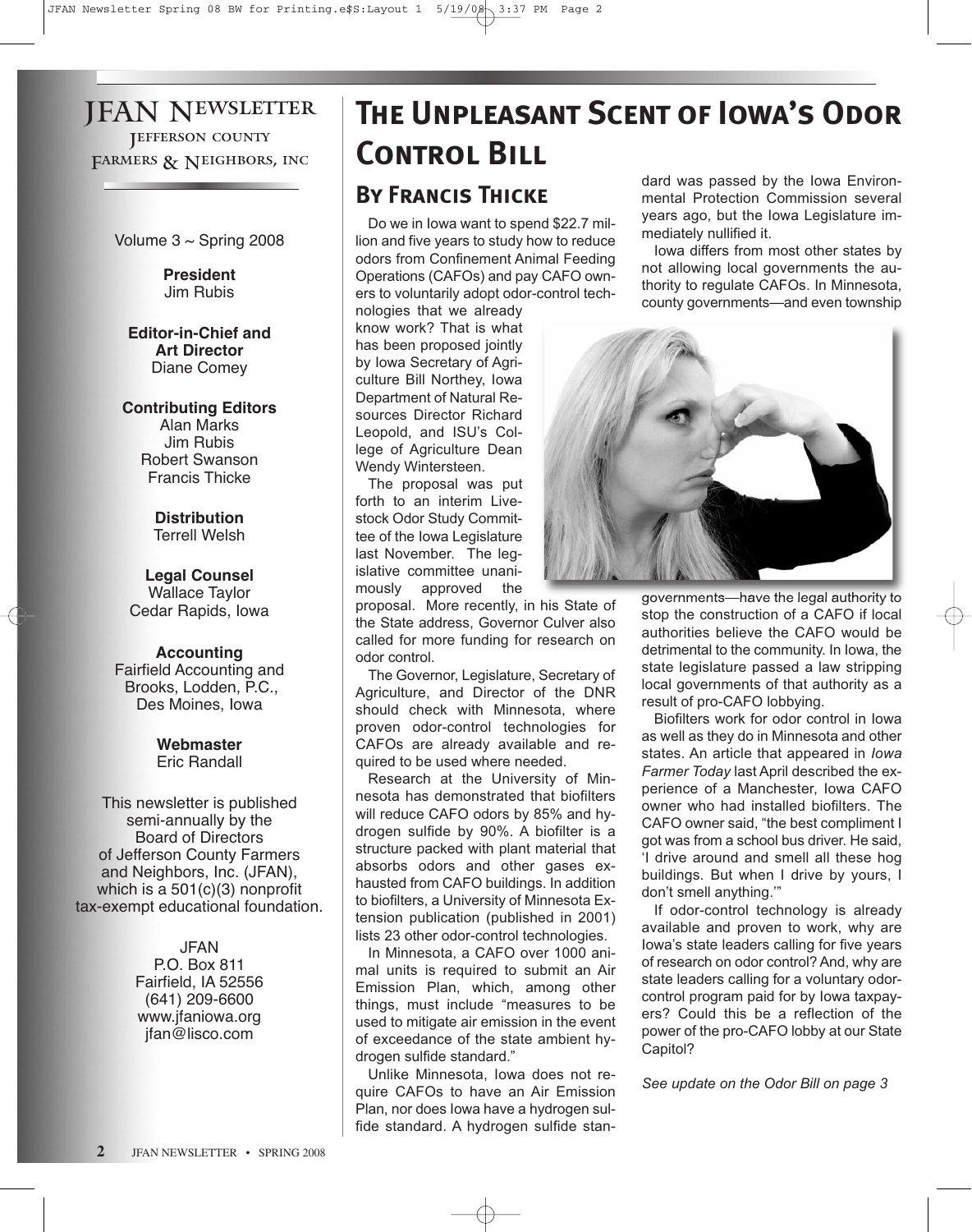#### **Update on the Odor Bill**

Representative Mark Kuhn (D – Charles City) offered an amendment to the odor study bill in the House Agriculture Committee that would have required all new or expanding swine operations undergo a Community Air Modeling (CAM) study conducted by Iowa State University. The amendment was defeated.

Kuhn and local Representative John Whitaker (D-Hillsboro) were the only two legislators to vote against the odor control bill in committee.

On April 18, the House approved House File 2688 on a 69-30 vote. The Senate followed on April 24 with a 29-17 approval with four abstaining. Both Representative Whitaker and local Senator Becky Schmitz voted against the bill.

Funding for the proposal is still to be determined. Funding may either be made available in subsequent years or as federal grants become available. Governor Culver has yet to sign the bill.

# **Open Manure Piles Could Threaten Iowa**

A proposal to House File 2692 would have allowed farmers to stockpile manure adjacent to homes or as close as 400 feet to waterways. Although the DNR opposed the proposal, the House Agricultural Committee passed it unanimously. Both Democratic and Republican leaders supported the proposal.

Ironically, on April 18, the *Des Moines Register* reported "preliminary results from a livestock manure stockpile study show harmful pollution is seeping into groundwater."

Piles could remain in place for as long as six months. Rainfalls would allow ammonia and bacteria to be washed into nearby waterways, leading to potential violations of the Clean Water Act.

After the bill came out of committee, it saw no more action this session.

### **More CAFOs on the Way…**

DNR Director Richard Leopold predicts approximately 2550 new CAFOs will be constructed in Iowa over a five-year period – an average of 450 per year.

*http://iowafarmersunion.org/2008/03/28/od or-bill-stinks-keep-up-the-pressure/*

# **Coalition for a Healthy & Sustainable Iowa (CHSI)**

### **By Francis Thicke**

In recent years, many groups across Iowa have worked to help protect Iowa citizens from the harmful effects of the confined animal agriculture industry. Last fall, a number of these groups came together to work collectively as a

coalition. The new coalition adopted the name "Coalition for a Healthy &<br>Sustainable lowa" Sustainable (CHSI).

Organizations that chose to work together as CHSI include Greene County gether as CHSI in-<br>clude Greene County<br>Farmers and Neighbors,<br>Citizen Action Net-Iowa Citizen Action Net-

work, Iowa Citizens for Commu-

nity Improvement, Iowa Farmers Union, I'M for Iowa, Iowa Network for Local Control, Iowa Nurses Association, Iowa Sierra Club, Iowa State Association of Counties, Jefferson County Farmers and Neighbors, and 1000 Friends of Iowa.

A primary focus of CHSI is to work at the state level to get legislation passed that will protect Iowa citizens from the harmful effects of Confinement Animal Feeding Operations (CAFOs).

Because the CAFO industry is expanding so rapidly in Iowa, CHSI believes it is necessary to immediately stop all construction of new CAFOs until solutions can be found to the many problems posed

by them. The following statement has been adopted by CHSI: "We are calling for a temporary moratorium on new construction of industrial livestock facilities (CAFOs) until the negative impacts of industrial livestock production on water quality, air quality, property rights, independent local farmer's fi-

nancial profits, health, and quality of life have been thoroughly addressed in a responsible manner, for the majority of Iowans, by the Iowa legislature. The legislative means to do so may be accomplished by restoring the local authority of the County Board of Supervisors, as well as establishing stronger protective and enforceable statewide environmental and health standards."

### **Manure and Fertilizers Threaten Water in Iowa**

 $COALITION FOR$ 

Manure and commercial fertilizer applications to frozen and snow-covered ground this winter caused record ammonia levels in Iowa's waterways that threatened tap water in several cities in March according to an April 6 article in the *Des Moines Register.* DNR water samples taken throughout Iowa showed sharply elevated ammonia levels in nearly every part of the state, except far northeastern Iowa.

A heavy ice covering on the applied manure and fertilizer trapped the ammonia that would have naturally dissipated into the atmosphere, causing the high levels. Ammonia from decaying plant material in waterways was also trapped in the same way and contributed to the build up.

The Des Moines water supply was seriously threatened, and city officials had to draw water from alternative sources in order to supply enough water to its residents. To counter the high levels of ammonia, the Des Moines Water Works quadrupled its use of chlorine.

Other cities, such as Council Bluffs and Panora, were similarly affected.

In response, the DNR, Des Moines Water Works, Raccoon River Watershed association, and the Iowa Environmental Council renewed calls for a state ban on manure and synthetic fertilizers on frozen or snow-covered ground. Strong farmer opposition in the past thwarted earlier attempts at such bans. Iowa recommends against such applications but does not prohibit them.

Missouri, Wisconsin and Minnesota all have varying restrictions on applying manure and fertilizer to frozen and snow covered ground.

*http://www.desmoinesregister.com/apps/pbcs. dll/article?AID=/20080406/NEWS/804060347*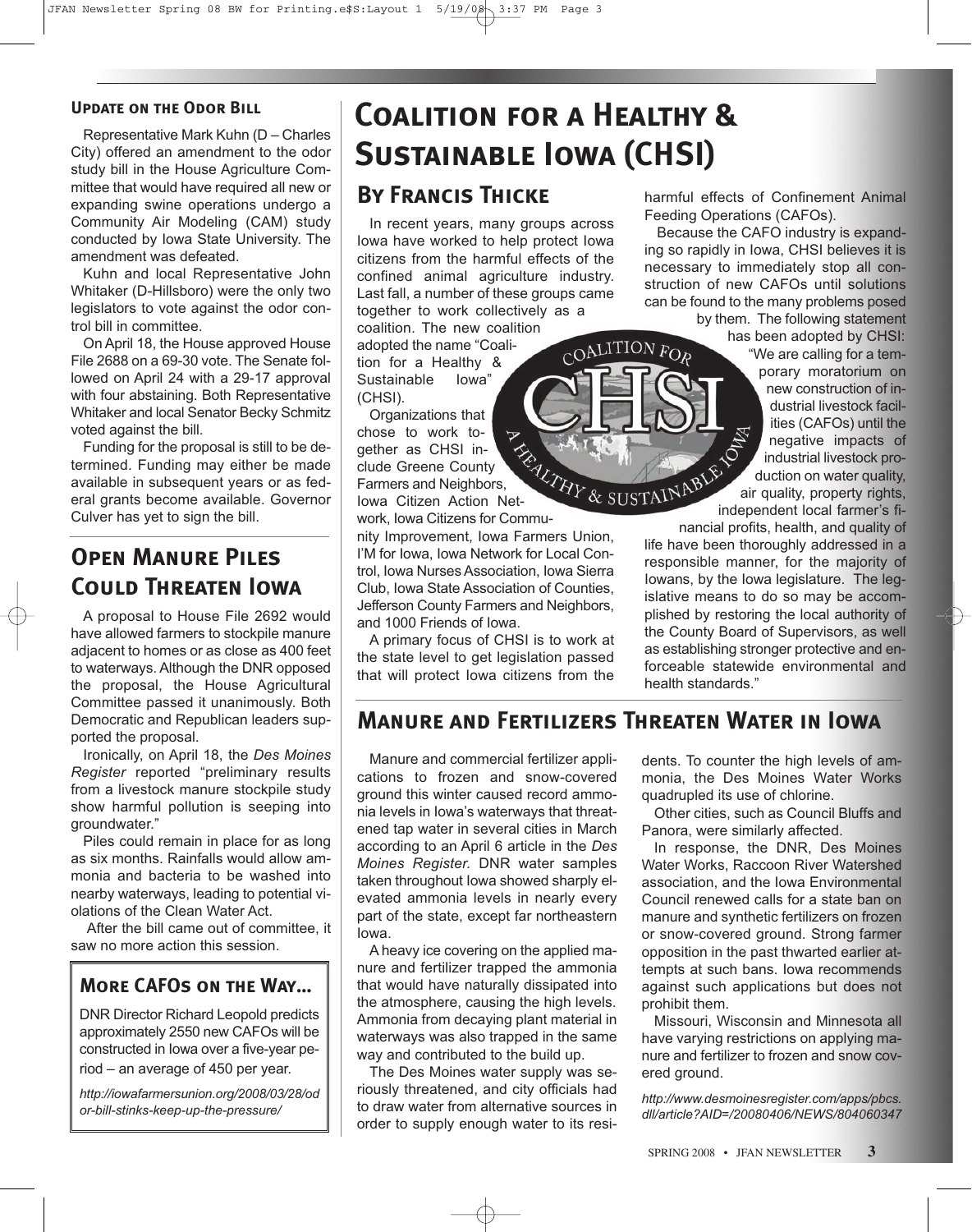# **Our Activities At a Glance: JFAN Working Hard for You**

As JFAN starts its fourth year, we are happy to report that we have made much progress since our organization was formed. We continue to be concerned about the health, environmental, and economic impacts of factory farms on our community. Our activities focus on educational efforts on alternative sustainable farming practices and the negative effects of CAFOs. We work to prevent the rapid expansion of industrial agriculture and help our Jefferson County neighbors directly affected by CAFOs. Here are some of our successes since last summer.

#### **Education and Outreach**

#### *New Booklet Distributed Throughout the State*

In the last year JFAN has accomplished a lot in one of our main mission areas education. We published *How to Protect Your Family and Home from Factory Farms*, a 24-page booklet funded by a grant from a JFAN board member.

This is a very informative resource that provides both organizational and legal information on dealing with CAFOs. It is written for those confronted with the prospect of a new CAFO in their backyard as well as those whose quality of life has been damaged from a neighboring confined livestock operation.

The booklet has been distributed across the state to county supervisors, state legislators, environmental groups, lawyers, and the news media. JFAN has also sent it to several people and organizations seeking our help.

Single copies are available at no charge at Everybody's and multiple copies are \$1 each. The pamphlet is also available online at our JFAN website in a PDF format.

#### *New Booklet on Secondary Liability*

Our second booklet, *Secondary Liability: Could You Be Implicated in a CAFO Lawsuit?* is nearing completion. This publication presents the responsibilities and potential liabilities of those who work indirectly with CAFOs, such as landowners accepting manure to apply on their land, operators, manure transporters, and manure applicators.

*Secondary Liability: Could You Be Implicated in a CAFO Lawsuit?* will be available this spring.

#### *Monthly Columns in Weekly Reader*

To keep our community informed on a regular basis, we began publishing a monthly column in the *Fairfield Weekly Reade*r beginning in December. Generally appearing in the latter part of the month, we cover a range of topics, including JFAN news and events, legislative progress, CAFO news, and other such topics. We'd like to thank Hilary Kurtz, editor of the *Fairfield Weekly Reader,* for giving us this opportunity to share important information with our community.

#### *Website Overhaul*

Our website (www.jfaniowa.org), like that of many small organizations, was quickly created and developed. We are currently in the process of revamping and updating our online presence so it contains current and useful information. Stay tuned for announcements of our new improved website.

#### **Financial Assistance Grants**

#### *Simmons Lawsuit Settles*

JFAN provided a financial assistance grant to the Dick and Tim Simmons families when they brought a lawsuit against Robert Deutch who built a factory farm just a few hundred feet from their homes. It recently settled out of court, and we understand that the Simmons' families were satisfied with the outcome. We are pleased that our assistance was instrumental in helping them with this process.

JFAN has also provided a grant to several families in the Pleasant Plain area for another suit scheduled in the near future.

These lawsuits serve a two-fold purpose. They deal with the immediate CAFO problem, and they protect neighbors, and ultimately the entire community, by sending a strong message about the importance of meeting all state regulations and being a good, considerate neighbor.

The JFAN Board of Directors has received feedback that plans for several confinements have either been relocated

in order to impact neighbors less or they have been cancelled because JFAN's educational and granting activities have increased awareness about the issues surrounding CAFOs.

JFAN will continue to provide financial assistance grants for those who need support in fighting a new or expanding CAFO. Applications are available online at www.jfaniowa.org or by emailing jfan@lisco.com.

#### *JFAN Grant Helps Sierra Club Test County Waters*

JFAN recently awarded a grant for a water-testing project being conducted by the Sierra Club Leopold Group. Several Jefferson County waterways in locations up and downstream of CAFO sites are



being tested following high volume rainfalls to determine E. coli and ammonia levels. The project will continue for several months with results to be reported to the Department of Natural Resources.

#### *Grants Available for Alternative Farming Methods*

JFAN will issue grants in the amounts of \$500-\$1000 for farmers wishing to explore alternative livestock production systems. All applications will be considered. To request a grant application, contact jfan@lisco.org or visit our website at www.jfaniowa.org.

#### **Monitoring Local Activities**

#### *Elmore/Hellweg Expansion Progresses with Changes*

JFAN helped to alert the community last summer about a proposed facility expansion by the Elmore and Hellweg families in the northeast corner of Jefferson County near Pleasant Plain. The Jefferson County Board of Supervisors held a public hearing with two thirds of the comments critical of the facility.

As a result of these comments and the Matrix process, several positive changes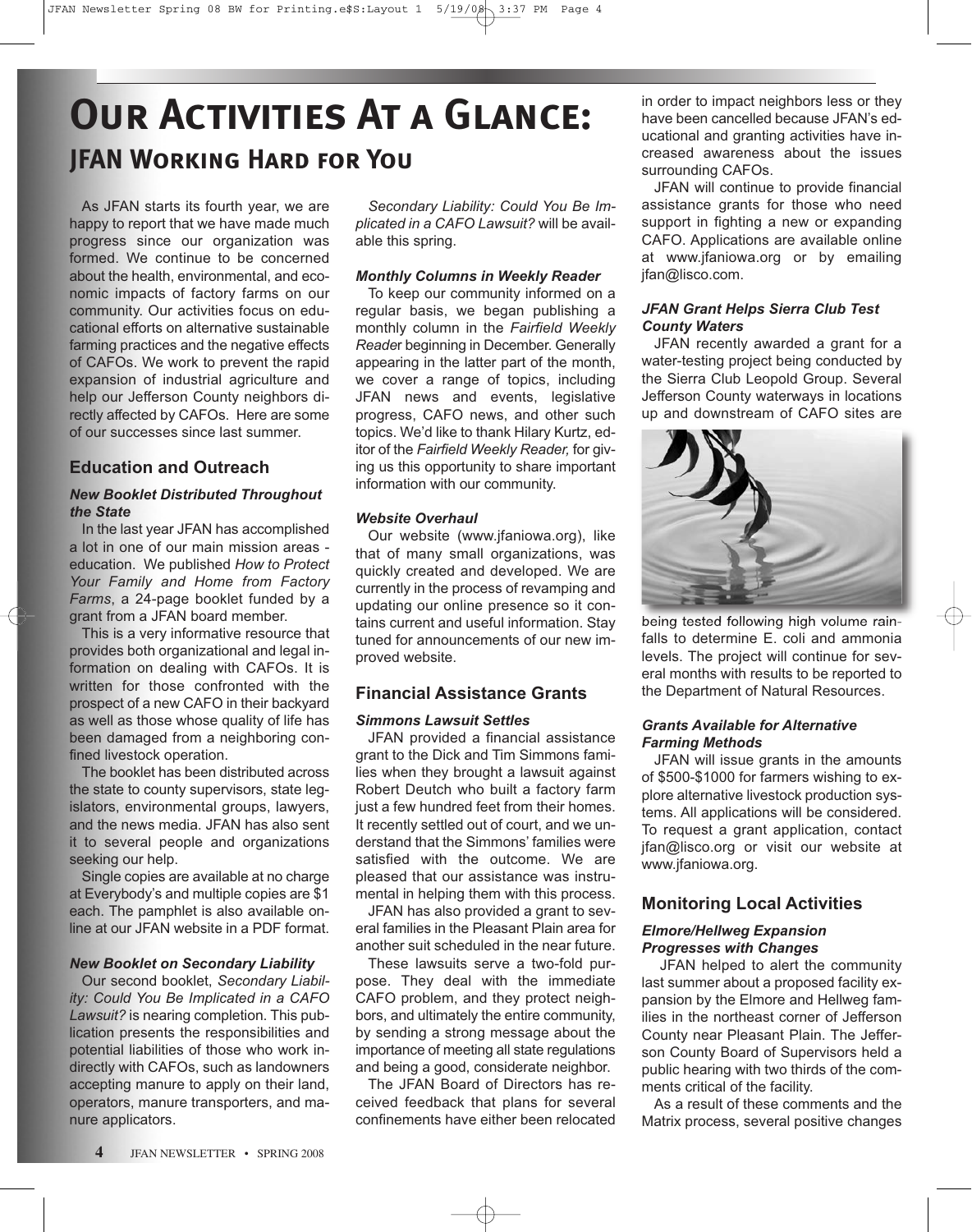were made, including an adjustment to the set back distance of the CAFO. Unlike some projects that meet the minimum required scores for the Matrix, the Elmore/Hellweg families adjusted their plans so that they scored well above the minimums.

The construction proceeded because of the progress that followed the meeting, and because close neighbors didn't oppose the expansion. While JFAN remains opposed to any factory farm facility, the Elmore facility met the standards of JFAN's Good Neighbor Guidelines.

#### *Manure Spill Results in Small Fine*

Manure applicator Ryan Robertson and landowner David Horras were cited by the DNR after a significant manure spill took place on the Horras farm in northeast Jefferson County. The spill went into a tributary stream of Walnut Creek and onto Pleasant Plain Road.

The DNR investigated the spill and cited both men with discharging manure into a state waterway and not reporting the spill. Robertson was fined only \$4,000. This was Robertson's second manure spill.

JFAN closely monitored the situation and continuously followed up with the DNR. It is our opinion that the fine was insignificant compared to the damage caused to the environment.

#### **JFAN and the Community**

#### *JFAN Joins Coalition*

On a statewide level JFAN has joined the Coalition for a Healthy & Sustainable Iowa (CHSI). This group is working primarily on legislative issues and has membership from about 20 organizations across the state. *(See article on page 3.)* 

JFAN also continues to work with Iowa Citizens for Community Improvement in several ways, including alerting our members about legislative issues and events. ICCI reports that they have had more new members join from Jefferson County than any other county across the state.

#### *Become a Member of JFAN*

We encourage you to become a member of JFAN. Memberships help us in several ways: the funds help us further our goals and provide financial assistance grants, and membership numbers give JFAN clout when dealing with government agencies and local farmers. At \$25, a membership is

# **The EPC restricts manure applications to SOYBEANS**

#### **By Francis Thicke**

On March 11 the Iowa Environmental Protection Commission (EPC) took final action on a proposed rule that would restrict—and eventually ban—the application of liquid manure to soybean crops.

The original proposal would have limited liquid manure applications to soybeans at a maximum rate of 100 pounds of manure nitrogen per acre, half that amount of the current rules. The proposed rule would also

have instituted a complete ban of liquid manure applications to soybeans starting in five years. The purpose of the five-year delay was to allow time for more research on how the application of manure to soybeans affects water quality.

The EPC approved a modified version of this proposed rule, requiring that a vote be taken in five years to reaffirm the ban. The approved rule does retain the 100 pounds of liquid manure per acre restriction.

The EPC passed a weakened version to avoid the likelihood that the Legisla-

a bargain when you consider how our activities keep you, your children, your homes, and the environment safe. See our membership application on page 7.

#### *Volunteers Always Welcome!*

Sometimes we have projects that need several helping hands. If you would like to get involved with JFAN, please email us at jfan@lisco.com or call us at 209- 6600 and let us know that you'd like to help. We'll be thrilled to contact you when the need arises.

# JFAN's Good Neighbor **GUIDELINES**

**www.jfaniowa.org/Good**

**Neighbor-Guidelines.htm**

ture's Administrative Rules Review Committee would nullify the rule. That committee nullified air quality standards for CAFOs that the EPC approved several years ago.

Iowa State University research shows that when manure is applied to both corn

> and soybeans year after year, there is an increase of nitrate leaching through the soil and into drainagetile lines\* (and ultimately into surface waters). In one study, the increase in nitrate leaching was 35%, and in another study the increase was 82%.

As a legume, soybeans have the capability to biologically capture nitrogen from the air to use to produce a crop, so soybeans do not need nitrogen from fertilizer or manure. However, some CAFO owners apply manure to soybeans as a means of manure disposal.

*\* A tile drainage system is a network of underground pipes in agricultural fields that allow subsurface water to move out of the fields and towards lakes, streams and rivers.*

#### **DEVELOPMENT** *continued from p. 1*

While the study also found that poverty was reduced in these counties, it also discovered that economic development was barely existent. The sales prices of homes declined significantly in the counties where CAFOs were expanding most rapidly.

Researchers also found that increased numbers of CAFOs adversely affected the environmental soundness by causing manure spills, fish kills, and impaired lakes, streams, and rivers.

Rural tourism, recreation, and destination retirement development in some northeast and southeast counties may have been hampered by the growth of CAFOs, says the study. Such activity would have had more than five times the economic impact than the CAFOs have had.

*http://www.iowapolicyproject.org/2007docs/07 1018-cafo-xs.pdf*

SPRING 2008 • JFAN NEWSLETTER **5**

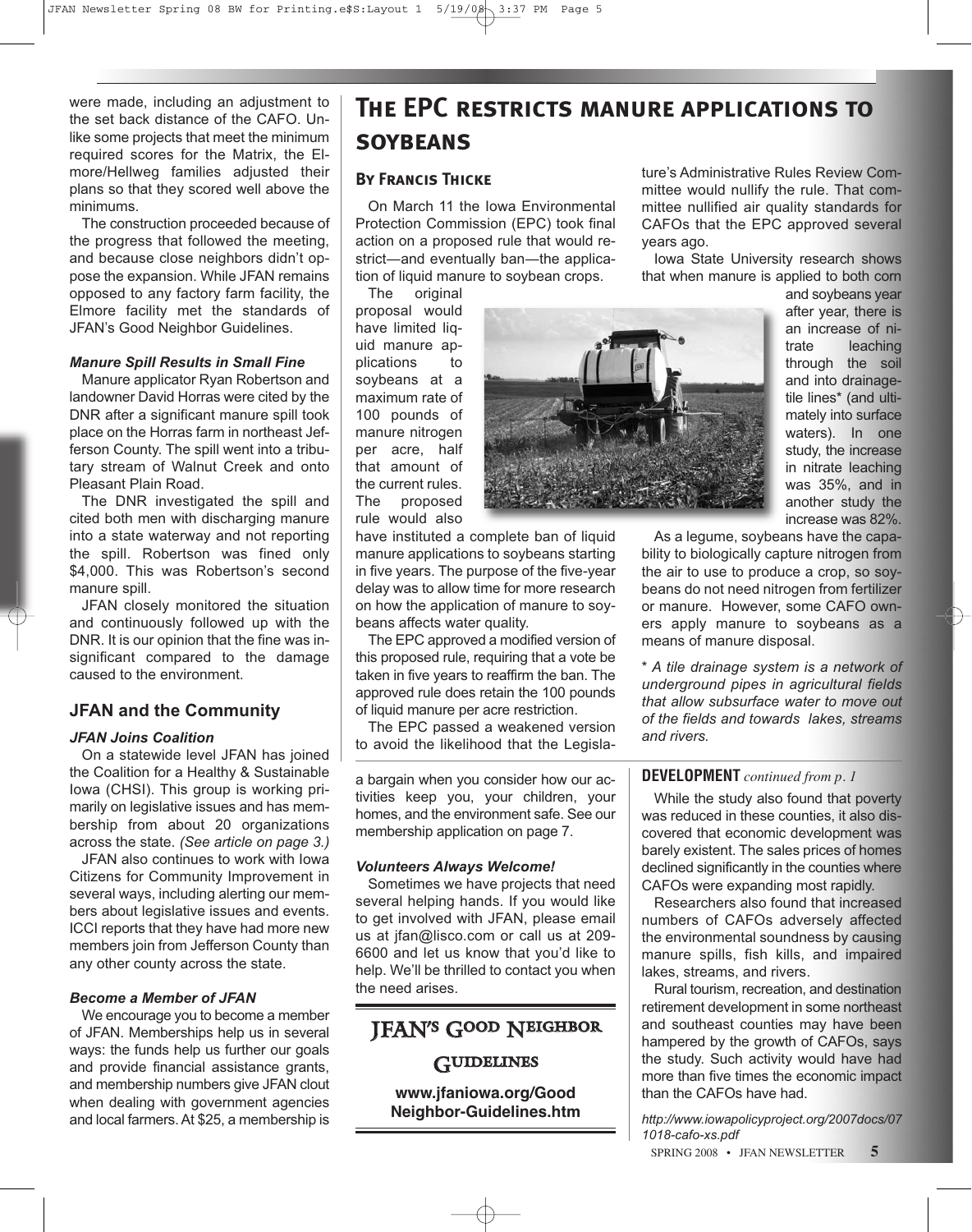# **News Briefs From Iowa, the US and Beyond**

## **Michigan Court Says State Violated Clean Water Act**

The Michigan State Court of Appeals ruled in January that the state has violated the federal Clean Water Act by not regulating CAFOs adequately. The court said Michigan is giving CAFO owners and operators too much authority in determining their own manure storage and application plans.

The 2-1 ruling, spurred on by a lawsuit by the Michigan Chapter of the Sierra Club, said that the state's Department of Environmental Quality (DEQ) didn't require enough information for CAFO permits and that manure management plans should be included.

The Michigan Appeals Court also ruled that the public should have a better opportunity to adequately review manure management plans. Previously, Michigan citizens could review plans by filing a Freedom of Information Act request, "a rather circuitous path to encouraging and assisting public participation," wrote Judge William Whitbeck.

The DEQ is currently evaluating the ruling and whether it will comply or appeal. Ironically, they are also facing another suit, initiated last fall by Farm Bureau, that claims the same permitting process is too strict.

*http://www.freep.com/apps/pbcs.dll/article?AI D=/20080118/OPINION01/801180330/1069 and www.chron.com/disp/story.mpl/ap/ fn/5461188.html*

### **Groups Petition EPA to Enforce Clean Water Act**

Claiming that Iowa is violating the 1972 Clean Water Act, a coalition of environmental groups has called for the US EPA to assume responsibility for a program that limits manure discharges from CAFOs.

The groups, the Iowa Sierra Club, Iowa Citizens for Community Improvement, and the Washington DC-based Environmental Integrity Project, has petitioned the EPA to take over the National Pollutant Discharge Elimination System function of the Clean Water Act.

The groups say that the Iowa Department of Natural Resources has not adequately protected the state's waters and its residents for over 30 years.

Richard Leopold, Director of the DNR, responded by saying fines could rise and Iowa farmers and cities could face less flexibility should the EPA take over the program.

Iowa has issued federal sewage permits to only 100 of the 1500 open feedlots registered in Iowa and has issued none to confined livestock operations.

*Editor's Note: See our related article "Putting the Clean Water Act to Work in Iowa" by Michele Merkel that was published in our Summer 2007 JFAN Newsletter. Available online at www.jfaniowa.org.*

*http://www.desmoinesregister.com/apps/pbcs. dll/article?AID=/20070921/NEWS/709210410/ 1001/NEWS*

#### **Chipotle Increases Naturally Grown Meat in Menu**

Chipotle Mexican Grill plans to serve more than 50 million pounds of naturally raised meat in 2008, forty percent more than their 2007 usage. The restaurant chain, with 670 locations in over 30 states, has goals to eventually serve



Photo: Chipotle.com

100% naturally raised meat in nearly all its restaurants.

Currently, the high-quality fast food chain serves naturally raised pork at all its sites and over 80% serve naturally raised chicken. Naturally raised beef is available at half of its locations.

"There was a time when only the most demanding chefs were using this superior quality meat at the most expensive restaurants, but now we're committed to making it available and affordable so everyone can eat better," said Chipotle

founder, chairman, and CEO Steve Ells.

Since 2001, Chipotle has worked with Niman Ranch to supply naturally raised pork. Niman producers raise unconfined hogs without antibiotics, hormones or growth stimulants.

"When Chipotle began working with Niman Ranch, there were fewer than 50 family-owned pig farms in the system," says Bill Niman, founder of Niman Ranch.

Today, there are more than 500 family farms "because Chipotle has provided those farmers a fair market for their pork," he adds.

*http://www.reuters.com/article/pressRelease/ idUS113290+07-Jan-2008+BW20080107*

### **County Officials Say Give Us Local Control**

County officials in Iowa voted to back local control for CAFOs at their annual convention in November. The vote, taken at the Iowa State Association of Counties convention in Des Moines, was held despite a move by some officials to remove local control from the group's legislative platform.

Currently, there is no local control in Iowa. The state legislature sets statewide standards citing that local control would result in a hodge-podge of regulations that would hurt the agricultural industry in Iowa.

*http://www.radioiowa.com/gestalt/go.cfm? objectid=91069F01-DDDA-AE31-F667FF860 239E14D*

### **Antibiotic Resistance Genes Spread to Groundwater**

Environmentalists and the American Medical Association have long voiced concerns about the routine use of antibiotics in swine production. Now a study conducted at the University of Illinois finds that some antibiotic resistant genes found in manure lagoons are transferred "like batons" from one species of bacteria to another.

The study tracked tetracycline resistance genes from hog waste lagoons into groundwater wells at two study sites over a period of three years. Tetracycline is widely used in swine production to treat or prevent disease and is added to feed to boost growth. Researchers found fluctuating levels of all the seven genes screened in the study and discovered they migrated from manure lagoons to some of the groundwater wells.

One of the study's authors and principal investigator, R. I. Mackie, noted that the genes travel much farther than the bacteria.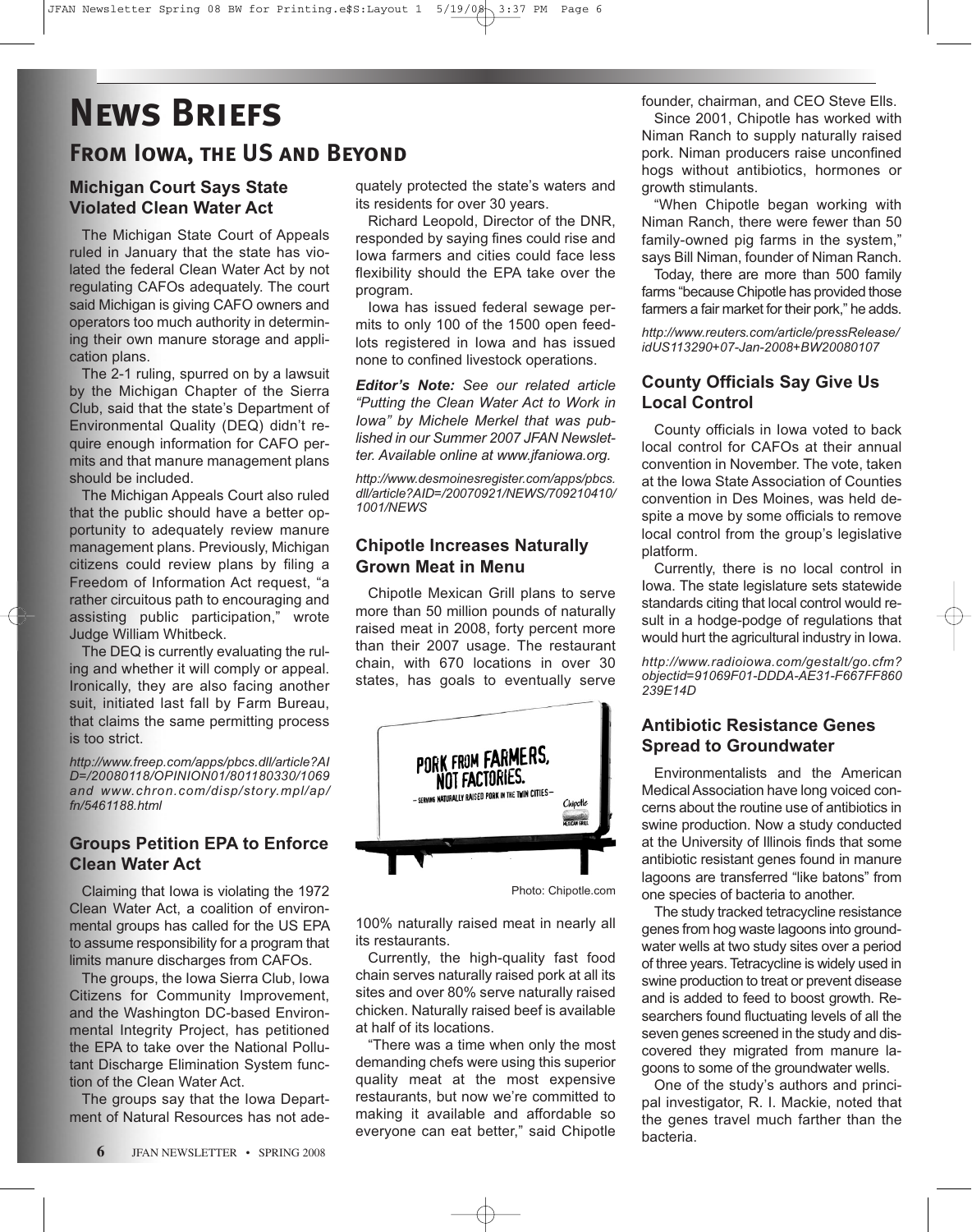The lagoons used in the study are unlined. As of the late 1990's, new lagoons must have liners to prevent seepage, but facilities built prior to the regulation change are allowed to remain in use.

*University of Illinois at Urbana-Champaign. "Team Tracks Antibiotic Resistance From Swine Farms To Groundwater." ScienceDaily 22 August 2007. 19 February 2008 <www.sci encedaily.com /releases/2007/08/07082 1153926.htm>.*

### **Learning to Cook with Sustainable Meats**

Viking Cooking School has partnered with Niman Ranch to teach its students the differences between natural, sustainable meats and those produced through industrial agriculture.

The program, a new venture for Niman Ranch, began in October with the sustainable meat producer supplying natural meats to seven of Viking's cooking classes in 12 locations around the country.

Niman Ranch also provides a class in several Viking Cooking School sites. Its "Sustainable Meats Workshop" covers

the difference between industrially produced and sustainable meats, and it examines the health and environmental issues associated with both. Where and



how to buy sustainable meats, as well as cooking techniques, are also taught.

Viking Cooking School, a division of Viking Range Corp., provides a wide range of culinary classes for both novice and experienced cooks.

*www.gourmetnews.com/index.php?p=art icle&id=gn200710FO1PzV*

### **Allegations of Animal Cruelty at Smithfield Foods Hog Supplier**

A hog farm supplier to Smithfield Foods is under investigation for animal cruelty after an undercover operation by People for the Ethical Treatment of Animals (PETA) documented daily violence towards baby and adult pigs.

A North Carolina prosecutor is investigating Murphy Family Ventures Garland Sow Farm in Garland, NC after PETA attorneys turned over several videotapes and a signed affidavit.

PETA is demanding that Smithfield Foods take a more proactive stance to enforce its animal welfare program by conducting their own internal investigations and by installing surveillance cameras at their farms and slaughterhouses.

*http://www.foxnews.com/story/0,2933,316624, 00.html*

# **Your Support Keeps JFAN Strong!**

Continued financial support from the entire Jefferson County community helps us to uphold our mission to protect our county's health, environment and property values. Your donations help us to provide financial assistance grants, educational materials, and support our organizational efforts to help control the growth of CAFOs in our county.

Please do everything you can to donate generously to JFAN. Your support will help sustain our efforts and is deeply appreciated. JFAN is an all-volunteer organization. Your donations are tax deductible. *Thank you for all you can do!*

|                                                                            | <b>MAIL IN DONATION FORM</b>                                                                                                                                             |                                                                                                                                                                    |  |
|----------------------------------------------------------------------------|--------------------------------------------------------------------------------------------------------------------------------------------------------------------------|--------------------------------------------------------------------------------------------------------------------------------------------------------------------|--|
| Please cut out this form and mail it with your tax-deductible donation to: |                                                                                                                                                                          |                                                                                                                                                                    |  |
|                                                                            | JFAN, Inc.                                                                                                                                                               |                                                                                                                                                                    |  |
|                                                                            | <b>P.O. Box 811</b>                                                                                                                                                      |                                                                                                                                                                    |  |
|                                                                            | Fairfield, IA 52556                                                                                                                                                      | <b>MAKE A DONATION!</b>                                                                                                                                            |  |
|                                                                            | Donation Amount:   \$25.00 (for JFAN Annual Membership)                                                                                                                  | Please support JFAN with your generous<br>tax-deductible donation. JFAN has been<br>approved by the IRS as a $501(c)(3)$<br>tax exempt educational foundation. All |  |
| <b>Name</b>                                                                |                                                                                                                                                                          | donations to JFAN are tax-deductible to the                                                                                                                        |  |
| <b>Street</b>                                                              |                                                                                                                                                                          | full extent of the law. Please consult with your<br>personal tax advisor about any questions you                                                                   |  |
|                                                                            |                                                                                                                                                                          | may have about your donation. JFAN will send<br>out receipts only for donations over \$250.                                                                        |  |
| <b>Phone Contract Phone</b>                                                | Email                                                                                                                                                                    |                                                                                                                                                                    |  |
| Checks payable to: Jefferson County Farmers & Neighbors, Inc.              |                                                                                                                                                                          |                                                                                                                                                                    |  |
| <b>Donate Online</b>                                                       |                                                                                                                                                                          |                                                                                                                                                                    |  |
|                                                                            | To make a credit card donation using PayPal, go to www.jfaniowa.org<br>Click on "What you can do" then click on "Make a Donation"<br>and follow the simple instructions. |                                                                                                                                                                    |  |